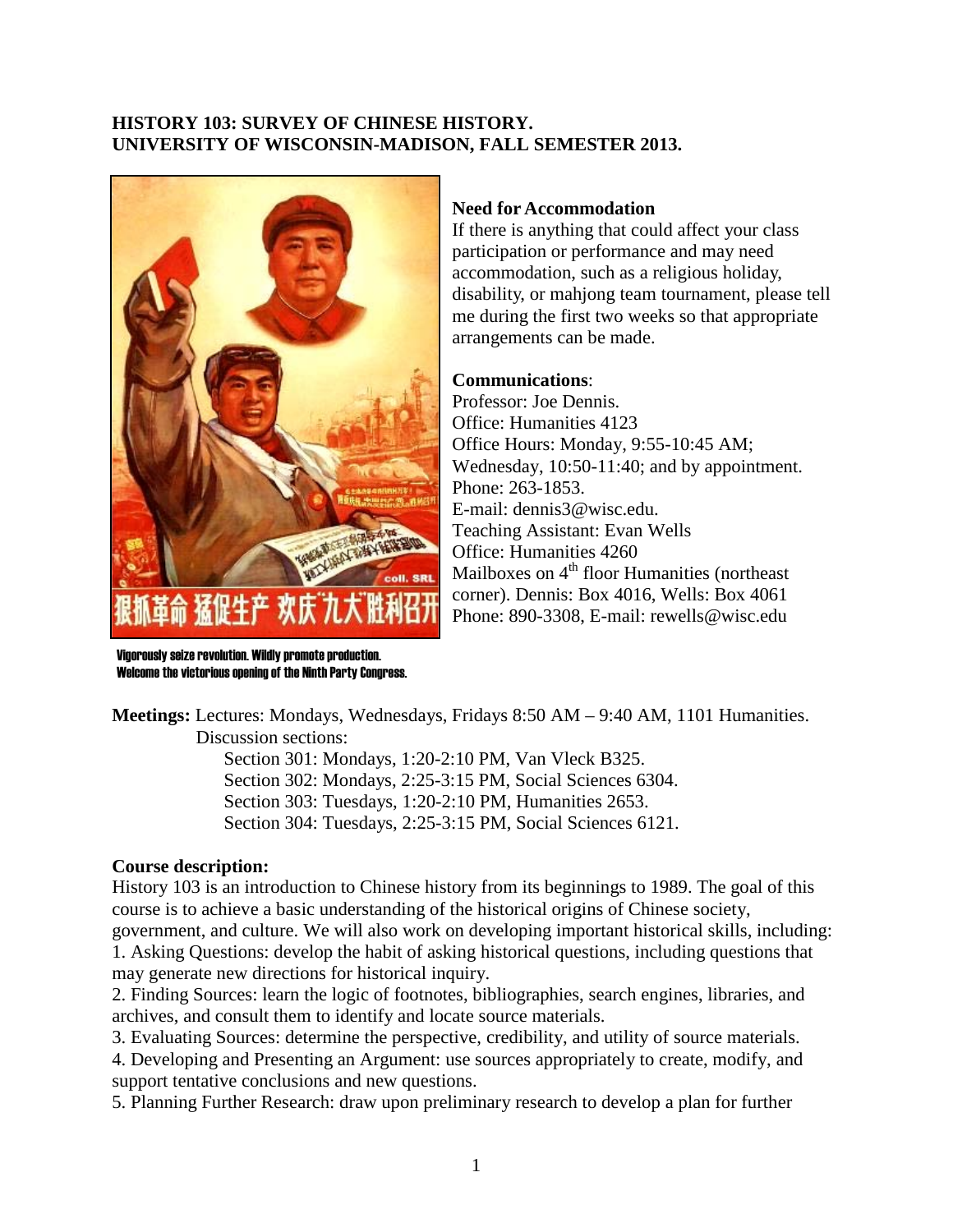investigation.

6. Communicating Findings Effectively**:** make formal and informal, written and oral presentations tailored to specific audiences.

No Chinese language skills are necessary, however, if you can read Chinese and wish to use Chinese sources, Professor Dennis is willing to help you find them.

**Readings:** The following required books are available in the University Bookstore. Additional readings will be available electronically, or on reserve.

[Gardner,](http://www.amazon.com/s/ref=ntt_athr_dp_sr_1?_encoding=UTF8&field-author=Daniel%20K.%20Gardner&search-alias=books&sort=relevancerank) Daniel K. *The Four Books: The Basic Teachings of the Later Confucian Tradition.*  Hackett Publishing. (2007).

Hansen, Valerie. *The Open Empire: A History of China to 1600*. Norton (2000).

Schoppa, R. Keith. *Revolution and its Past: Identities and Change in Modern Chinese History.*   $3<sup>rd</sup>$  edition. Prentice Hall (2011).

Liang Heng and Judith Shapiro. *Son of the Revolution.*

# **Schedule:**

Monday, Wednesday, and Friday classes will be mostly lecture, but we will also have discussions and other activities. **Please complete the assigned readings before coming to class on the listed day.** The schedule may be adjusted as the semester progresses. Abbreviations: FB=*Four Books*, OE=*The Open Empire,* REV= *Revolution and its Past*, SOR=*Son of the Revolution*.

T Sep 3 No discussion section today. Section begins next week.

- W Sep 4 Introductions, class information. Hand out Map Quiz preparation. Make map quiz groups. Discuss how to take notes and do well in a history class.
- F Sep 6 Lecture: Regional Geography and Language. OE, xvii-xix; REV, 11-24.
- M Sep 9 Lecture: Origins of Chinese Civilization. *The Prehistory of East Asia*, pp. 2-7. (Learn@UW);
- M/T Sep 9/10 Discussion section: Map review and **MAP QUIZ.** Sign up to lead discussion.
- W Sep 11 Lecture: Early States: Shang. OE, 15-40.

F Sep 13 Lecture: Early States: Western Zhou. OE, 40-53.

M Sep 16 Lecture: Early States: Eastern Zhou. OE, 54-79.

M/T Sep 16/17 Discussion section: Discuss: OE, up to page 79.

W Sep 18 Hand out debate assignment. Lecture: Confucianism. FB Intro. and 11-49.

- F Sep 20 **Readings Quiz**. Discuss FB up to page 77, plus paragraph 29 (pp. 84-85), para. 42 (p. 96).
- M Sep 23 Lecture: Daoism and Mohism. OE, 80-95. By Tuesday, Sept. 24 at 7:00 p.m., post one question you have on anything related to the class on Learn@UW, ("Communications," "Discussion," "Questions for September 24"). Professor Dennis will read through them on Tuesday night and answer as many as possible on Wednesday and Friday.
- M/T Sep 23/24 Discussion section: OE, 80-95.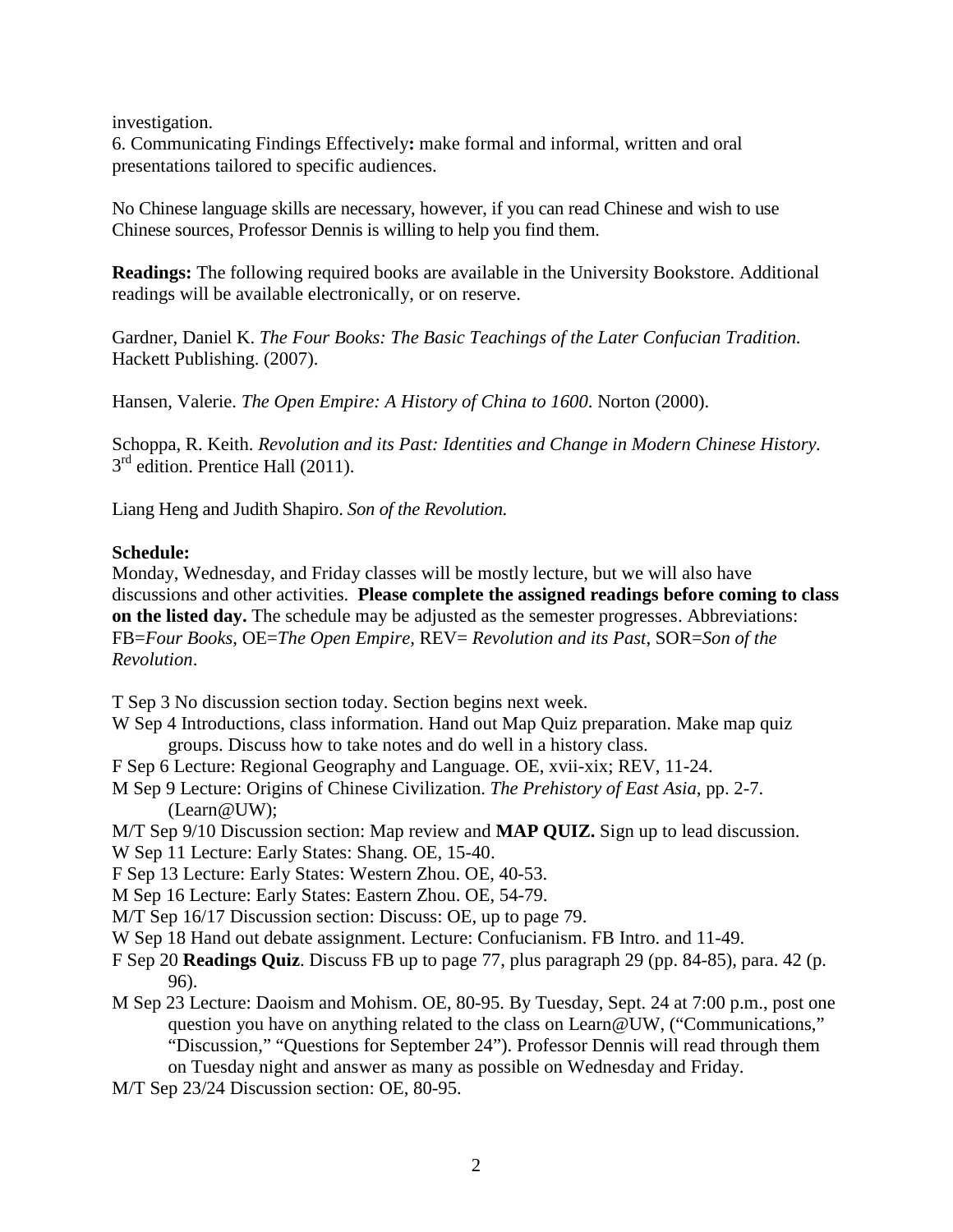- W Sep 25 **Readings Quiz**. Discuss "Han Fei and Legalism" (Learn@UW), OE, 97-103. Lecture: Legalism.
- F Sep 27 Lecture: China's first unification: Qin. OE, 104-112.
- M Sep 30 Video on Chinese holidays. Catch up on things we did not get to.
- M/T Sep 30/Oct 1 Discussion section: Prepare for Oct 2 debate.
- W Oct 2 Debate in class.
- F Oct 4 **Debate assignment write-up due.** Lecture: Han. OE, 112-149.
- M Oct 7 Lecture: The period of disunion and the coming of Buddhism. OE, 153-189.
	- Hand out museum field trip assignment.
- M/T Oct 7/Oct 8 Discussion section: Discuss OE, 153-189.
- W Oct 9 Museum field trip. Meet in the Chazen Museum, the gallery on the second floor with the Buddhist sculptures.
- F Oct 11 Lecture: China's second unification. OE, 191-219.
- M Oct 14 Lecture: Tang China. OE, 221-258. Video on marriage.
- M/T Oct 14/Oct 15 Discussion section: Museum field trip report due. Discuss week's readings. By Tuesday, Oct. 15 at 7:00 p.m., post on Learn@UW, ("Communications," "Discussion," "Questions for October 15") one question you have on anything related to the class. Professor Dennis will read through them on Tuesday night and answer as many as possible on Wednesday and Friday.
- W Oct 16 Lecture: Song China. OE, 261-297.
- F Oct 18 Lecture: Northern Dynasties. OE, 298-333.
- M Oct 21 Lecture: The Mongols and Yuan Dynasty. OE, 335-367.
- M/T Oct 21/Oct 22 Discussion section: Review for exam.
- W Oct 23 **First Exam.**
- F Oct 25 Lecture: Ming China. Distribute *Pearl-Sewn Shirt* assignment. OE, 368-387.
- M Oct 28 Lecture: Ming China, continued. OE, 387-407.
- M/T Oct 28/Oct 29 Discussion section: Discuss: OE, 368-407.
- W Oct 30 Hand out final paper assignment. Discuss the nature of history papers, how to get started, how our library works, etc.
- F Nov 1 Library day, go to Memorial Library to begin work on papers. Professor Dennis and Mr. Wells will hang around the reference area on second floor (at the top of the stairs after you go through the card check gate) to answer questions. Post results on Learn@UW discussion forum, "Library Day," by Saturday at noon. In one paragraph, say what you found and problems you encountered.
- M Nov 4 Lecture: Early Contact with Europe. OE, 409-414.
- M/T Nov 4/ Nov 5 Discussion section: *Pearl-Sewn Shirt* **assignment due**. Discuss it in section.
- W Nov 6 Lecture: Qing Overview. REV, 25-45.
- F Nov 8 Lecture: Opium Wars. REV, 46-65.
- M Nov 11 Lecture: Rebellions. REV, 66-85.
- M/T Nov 11/ Nov 12 Discussion section: REV up to p. 85. By Tuesday, Nov. 12 at 7:00 p.m., post one question you have on anything related to the class on Learn@UW, ("Communications," "Discussion," "Questions for November 12"). Professor Dennis will read through them on Tuesday night and answer as many as possible on Wednesday and Friday.
- W Nov 13 Lecture: Self-strengthening. REV 86-105.
- F Nov 15 Lecture: Intensification of Imperialism. REV 106-124.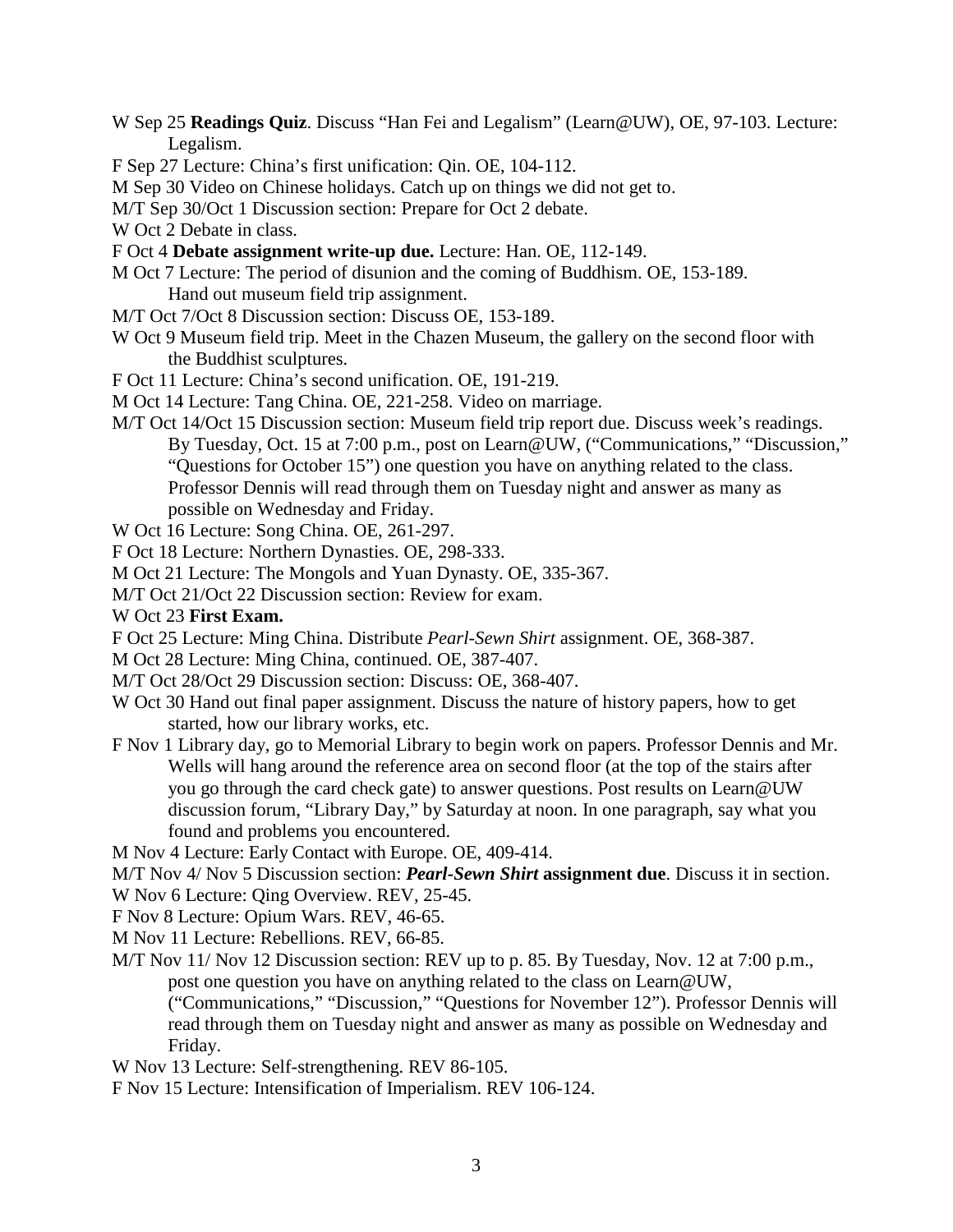M Nov 18 Lecture: Early Republic and May Fourth Movement. REV, 143-180.

M/T Nov 18/ Nov 19 Discussion section: Discuss: REV, 86-124.

- W Nov 20 Lecture: Qing Collapse. REV 125-142. Do one reading for your final paper and post a one-page double-spaced summary on the Learn@UW discussion board, "Final Paper Readings." Explain how you found it. Look through other students' posts to see what kind of things they found.
- F Nov 22 Lecture: Republican China. REV, 143-180.
- M Nov 25 History skills day (exercises in class). No required reading for today, but get ahead on upcoming REV readings, or work on final paper to avoid December time crunch.
- M/T Nov 25/ Nov 26 Discussion section: REV, 143-180.
- W Nov 27 Video: China in Revolution. REV 180-220.

### F Nov 29 **NO CLASS, THANKSGIVING**

M Dec 2 Lecture: Marxism and the Rise of the CCP. REV, 221-240.

### M/T Dec 2/Dec 3 Discussion section: **Final paper drafts due. Bring three copies to class for peer review.**

W Dec 4 Lecture: War of Resistance Against Japan (WWII). REV, 241-285.

- F Dec 6 Lecture: China in the 1950s and 1960s. REV, 286-325.
- M Dec 9 Lecture: Cultural Revolution and Opening and Reform. *Son of the Revolution*, up to page 137.
- M/T Dec 9/Dec 10 Discussion section: *Son of the Revolution*, up to page 137. By Tuesday, Dec. 10 at 7:00 p.m., post on Learn@UW, ("Communications," "Discussion," "Questions for December 10") one or more questions you have on anything related to the class.

W Dec 11 Answer questions day.

# F Dec 13 **Second Examination (not cumulative).**

M Dec 16@noon. **Final paper due** in Learn@UW dropbox folder under "Assignments" "Final Paper."

### **NO FINAL EXAM**

Quizzes:

"The Master said: To learn and at due times to repeat what one has learnt, is that not after all a pleasure?" *The Analects of Confucius*, Waley translation, Book I, 1.

We will have short quizzes whenever I am so inclined (usually if I sense people are not doing the readings before class). They may be unannounced and cover the assigned readings and lecture material. So keep up and be prepared! Quizzes count as 1% of your grade, cannot be made up, and are counted as part of your class participation grade.

Grades:

| 24% |
|-----|
| 6%  |
| 8%  |
| 5%  |
| 5%  |
| 18% |
| 19% |
|     |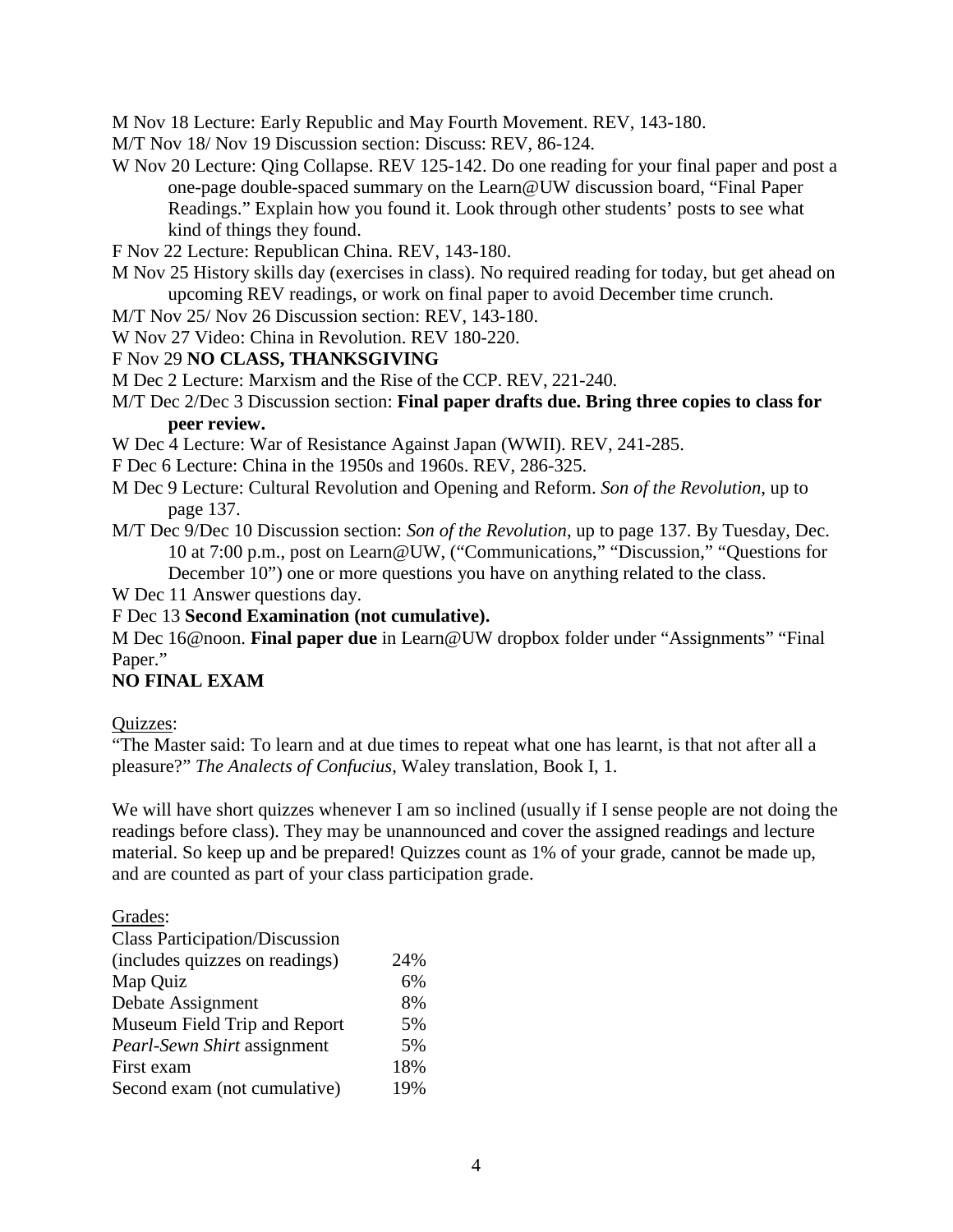Final Paper, 1400-1600 words (not including notes, works cited, etc.) 15%

Please note that participation counts more than anything else. "Participation" means you are prepared, alert, and involved in discussions. This means that when you come to class you must have already read the assignment, thought about it, and noted highlights of what was said and what was not said. You will have the opportunity to lead discussion of readings during the semester and will be graded on this. Mr. Wells and I will decide the participation grade mainly on our impression of your overall contribution to discussion and class exercises.

**We take attendance**. If you are not physically or mentally present, you are not participating. That will hurt your grade. If you must be absent, call or e-mail us in advance. Keep us apprised of anything that could significantly impair your studies. Because everyone has other things to do, gets sick, has an out-of-town sporting event, or just needs a day off, **you may miss three lectures and one discussion without penalty**. After that, each absence will lower your class participation grade by three points. If you miss one-quarter of the classes or more, you will fail the course. You may not miss on an exam day, or on a day in which you are scheduled to lead discussion or make a presentation, unless you get prior approval.

I apply imperial Chinese theories of social control to grading. My framework recognizes both the coercive power of the law and the encouraging power of moral example. Poor grades may result from either transgressions or nescience.<sup>[1](#page-4-0)</sup> Transgressions, such as failure to read an assignment, failure to carefully revise papers before turning them in, lazy thinking, etc., are dealt with using Legalist principles, "if the lord above severely punishes and rewards lightly, then it expresses that the ruler loves the people... By punishments eliminate punishments."<sup>[2](#page-4-1)</sup>

Nescience, however, is students' natural state at the beginning of each course. It shall be approached with encouragement, assistance, and compassion (unless caused by transgressions). "We can master things we originally did not understand. We not only are capable of destroying the old world, we also can create a new world." Chairman Mao, 1949.

#### Paper Format:

The final paper must be submitted as an electronic copy uploaded to our Learn@UW dropbox folder. The document should use one-inch margins, 12-point type, and double spacing, except in quotations, title, and footnotes.

The above format rule is not designed to stifle creativity, it simply provides uniformity and ease of reading. You may of course, where desired or necessary, incorporate graphics, video, sound, performance art, etc. If you want to do something other than mere writing, talk to me in advance so we can determine requirements.

### ⇓ ⇓ ⇓ ⇓ ⇓ ⇓ ⇓ ⇓ ⇓ ⇓ ⇓ ⇓ ⇓ ⇓ ⇓ ⇓ ⇓ ⇓ ⇓ ⇓ ⇓ ⇓ ⇓ ⇓ ⇓ ⇓ ⇓ ⇓ ⇓ ⇓ ⇓ ⇓ ⇓ ⇓ ⇓ ⇓ ⇓ ⇓ ⇓ ⇓ ⇓ ⇓ ⇓ ⇓

"When the Great Tao is lost sight of they try to compensate by being clever. This only breeds hypocrisy and sleight-of-hand."<sup>[3](#page-4-2)</sup>

<span id="page-4-0"></span><sup>&</sup>lt;sup>1</sup> You will come across many new terms during this course. Grandma gave you that dictionary for a reason. When the term is not in your dictionary, which occurs often, check a bigger dictionary, such as OED, or ask me.<br><sup>2</sup> Shang-chün shu chieh-ku ting-pen, Chu Shih-ch'e, 1966.

<span id="page-4-2"></span><span id="page-4-1"></span><sup>&</sup>lt;sup>3</sup> Tao Te Ching, article eighteen, Kwok, Palmer, Ramsay translation, 1993.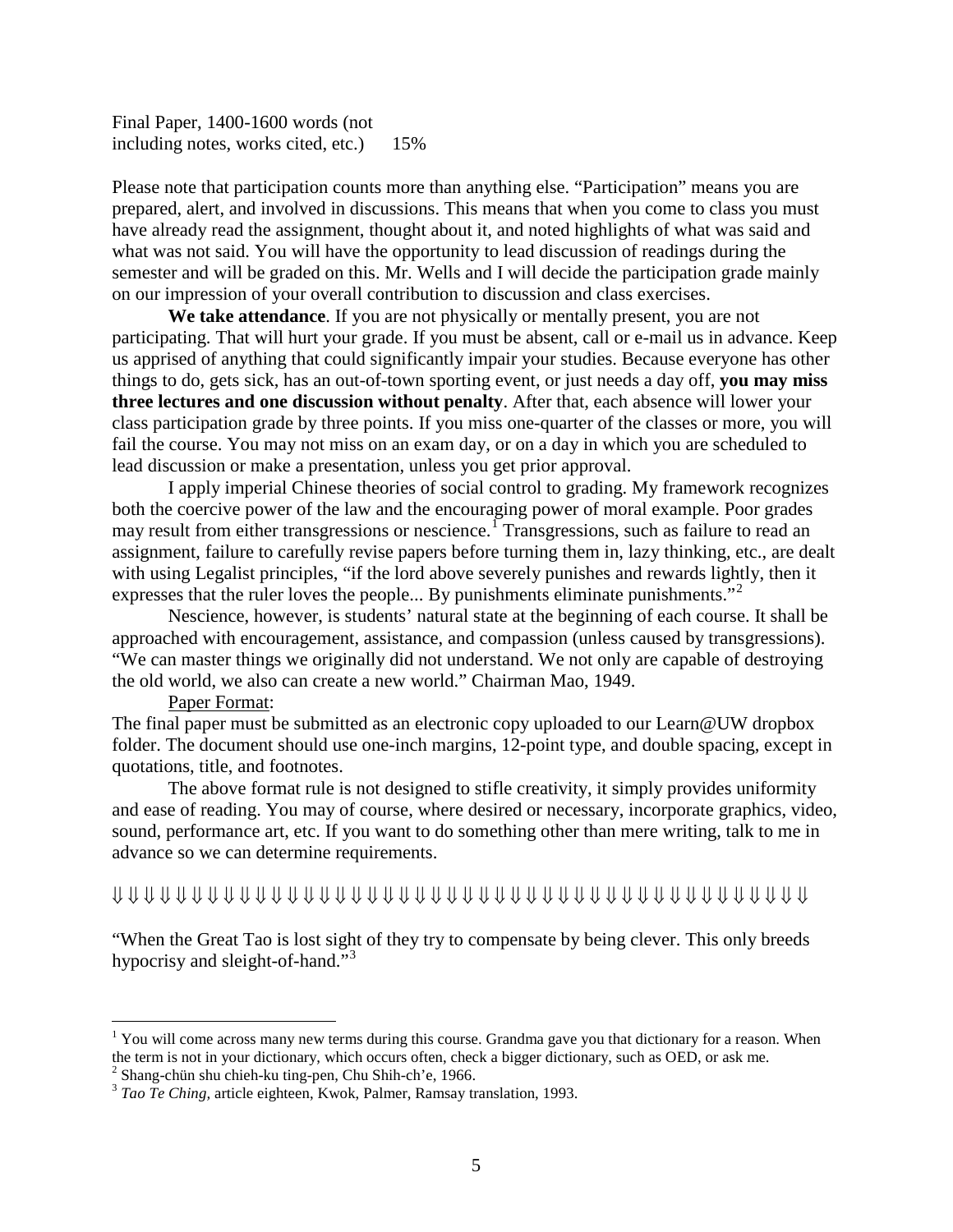Wherever I have specified the length of a paper, you are not to exceed the upper limit. For example, if the assigned length is 1400-1600 words, you are not to write beyond 1600. A lean 1600 beats a flabby 3000. Learn proper editing or you will be sentenced to life exile in a malarial region. If you write 2000 words, we will simply cross off the last 600, tell you that your paper stopped in mid-sentence and lacked a conclusion. Such papers never score well. If your paper is too long, just revise it one more time, tighten up flabby phrasing, and cut useless and redundant statements. Editing to a target length is an important life skill.

⇑ ⇑ ⇑ ⇑ ⇑ ⇑ ⇑ ⇑ ⇑ ⇑ ⇑ ⇑ ⇑ ⇑ ⇑ ⇑ ⇑ ⇑ ⇑ ⇑ ⇑ ⇑ ⇑ ⇑ ⇑ ⇑ ⇑ ⇑ ⇑ ⇑ ⇑ ⇑ ⇑ ⇑ ⇑ ⇑ ⇑ ⇑ ⇑ ⇑ ⇑ ⇑ ⇑ ⇑ ⇑ ⇑

# Plagiarism:

# Question: What's the policy?

Answer: "The proverb says: Don't insult a friend's wife or bully his concubine. You've done both you impudent ape! Come here and let me have a whack at you!" - Ox Demon King to Monkey (Sun Wukong) in *Journey to the West*. Think of your assignments as your teacher's beloved.

# Question: What is plagiarism?

Answer: Review the UW policy or ask me before submitting your paper. If you ask me in advance whether you can present material in a certain way, it is harmonious education. If you just present another's work without attribution, hoping you will not get caught, it will also be educational, however, the lesson learned will be that, indeed, the lot of sentient beings is to suffer.

### Question: What will happen to me if I plagiarize?

Answer: *Ling chi* 凌遲, or "death by slicing," a Chinese and Mongol punishment for heinous crimes in imperial times. In contrast to simple decapitation, *ling chi* extended the suffering and forced the condemned person to dishonor their parents by defiling their body. In addition, the University will take action, such as expelling your remnant parts.

### **Prior to handing in your first assignment you must read and master the Writing Center's help page on how to avoid plagiarism: http://writing.wisc.edu/Handbook/QPA\_plagiarism.html**

Late Assignments:

I operate on a tight schedule. If you hand in an assignment late, you mess with my schedule. Remember the immutable law of Karma! Also, you will be docked 5 points per day late.

### Handouts and Assignments:

If you miss a class, you are responsible for getting any handouts or assignments made. Ask me or check with someone from class. We will make a class list in the first section meeting. The Master said: "Of neighborhoods, benevolence is the most beautiful."